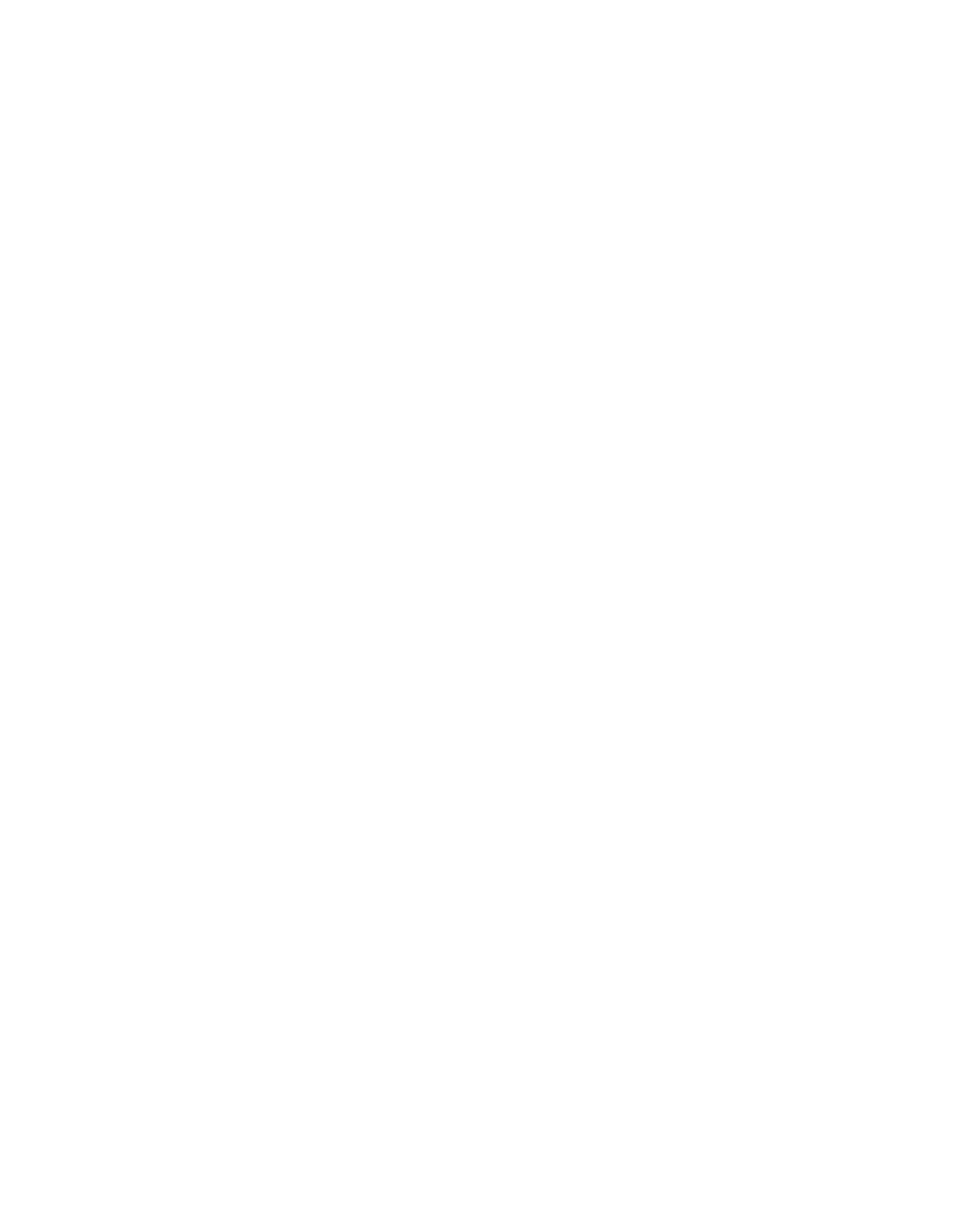## ©HC - 4Base-Scorecard: CHC129 - 08-28-16 - CHC 0 @ LAD 1.<br>\* WP: Cahill - LP: Blanton - Sv: Jansen - CHC rec 82-47-Gonzalez is Top Contributor in LAD win



| CHC - 4BaseScore - Player 4Score by Batting Order<br>CHC129 - 08-28-16 - CHC 10 @ LAD 1<br>WP: Cahill - LP: Blanton - Sv: Jansen - CHC rec 82-47 - Gonzalez is Top Contributor in LAD win |      |           |              |                         |                      |                      |           |           |                |              |                      |  |  |  |  |
|-------------------------------------------------------------------------------------------------------------------------------------------------------------------------------------------|------|-----------|--------------|-------------------------|----------------------|----------------------|-----------|-----------|----------------|--------------|----------------------|--|--|--|--|
|                                                                                                                                                                                           |      |           |              | <b>Bat Order</b>        |                      |                      |           |           |                |              |                      |  |  |  |  |
| Player                                                                                                                                                                                    | Team | Position  | $\mathbf{1}$ | $\overline{\mathbf{2}}$ | 3                    | 4                    | 5         | 6         | $\overline{7}$ | 8            | 9                    |  |  |  |  |
| <b>Bryant</b>                                                                                                                                                                             | CHC  |           |              | $\overline{\mathbf{5}}$ |                      |                      |           |           |                |              |                      |  |  |  |  |
| Heyward                                                                                                                                                                                   | CHC  |           |              |                         |                      |                      |           | $\pmb{4}$ |                |              |                      |  |  |  |  |
| <b>Ross</b>                                                                                                                                                                               | CHC  | $C$ (Err) |              |                         |                      |                      |           |           |                | $\mathbf{3}$ |                      |  |  |  |  |
| Lester                                                                                                                                                                                    | CHC  | P         |              |                         |                      |                      |           |           |                |              | $\overline{2}$       |  |  |  |  |
| <b>Rizzo</b>                                                                                                                                                                              | CHC  |           |              |                         | $\blacktriangleleft$ |                      |           |           |                |              |                      |  |  |  |  |
| Soler                                                                                                                                                                                     | CHC  | PH        |              |                         |                      |                      |           |           |                |              | $\blacktriangleleft$ |  |  |  |  |
| Zobrist                                                                                                                                                                                   | CHC  |           |              |                         |                      | $\blacktriangleleft$ |           |           |                |              |                      |  |  |  |  |
| Baez                                                                                                                                                                                      | CHC  |           |              |                         |                      |                      |           |           | $\mathbf 0$    |              |                      |  |  |  |  |
| Fowler                                                                                                                                                                                    | CHC  |           | $\mathbf 0$  |                         |                      |                      |           |           |                |              |                      |  |  |  |  |
| <b>Russell</b>                                                                                                                                                                            | CHC  |           |              |                         |                      |                      | $\pmb{0}$ |           |                |              |                      |  |  |  |  |

Scorecard Sponsored By



**GO** - Meal and Fitness Tracker By Iolo

https://itunes.apple.com/us/app/go-meal-and-fitness-track-er/id785910082?mt=8

# CHC - 4Score Box - Player Totals<br>CHC129 - 08-28-16 - CHC129<br>WP: Cahill - LP: Blanton - Sv: Jansen - CHC rec 82-47 - Gonzalez is Top Contributor in LAD win

| Player        | Team Position | Bat<br>Ord #            | Credit For Run | PA Bases         | <b>BR</b> Bases         | <b>Bases Pushed</b> | Player 4Score  | Appearances    | Productivity<br>Rate |
|---------------|---------------|-------------------------|----------------|------------------|-------------------------|---------------------|----------------|----------------|----------------------|
| Bryant        | CHC           | $\overline{2}$          | $\pmb{0}$      | $\overline{4}$   | $\mathbf{1}$            | $\pmb{0}$           | 5              | $\overline{4}$ | 1.250                |
| Heyward       | CHC           | 6                       | $\pmb{0}$      | $\overline{2}$   | $\overline{c}$          | $\pmb{0}$           | $\sqrt{4}$     | $\overline{4}$ | 1.000                |
| Ross          | CHC C (Err)   | 8                       | $\pmb{0}$      | $\mathbf{1}$     | $\mathbf{1}$            | $\mathbf{1}$        | 3              | $\overline{4}$ | 0.750                |
| Lester        | CHC P         | $\mathsf g$             | $\pmb{0}$      | $\mathbf 0$      | $\pmb{0}$               | $\overline{2}$      | $\overline{c}$ | $\overline{2}$ | 1.000                |
| Rizzo         | CHC           | 3                       | $\pmb{0}$      | $\mathbf 0$      | $\pmb{0}$               | $\mathbf{1}$        | $\mathbf{1}$   | $\overline{4}$ | 0.250                |
| Soler         | CHC PH        | $\boldsymbol{9}$        | $\pmb{0}$      | $\mathbf{1}$     | $\pmb{0}$               | $\pmb{0}$           | $\mathbf{1}$   | $\mathbf{1}$   | 1.000                |
| Zobrist       | CHC           | $\overline{\mathbf{4}}$ | $\pmb{0}$      | $\mathbf{1}$     | $\pmb{0}$               | $\pmb{0}$           | $\mathbf{1}$   | $\overline{4}$ | 0.250                |
| Baez          | CHC           | $\overline{7}$          | $\pmb{0}$      | $\pmb{0}$        | $\pmb{0}$               | $\pmb{0}$           | $\pmb{0}$      | 4              | 0.000                |
| Fowler        | CHC           | $\mathbf{1}$            | $\pmb{0}$      | $\mathsf 0$      | $\pmb{0}$               | $\pmb{0}$           | $\mathsf 0$    | $\overline{4}$ | 0.000                |
| Russell       | CHC           | 5                       | $\pmb{0}$      | $\mathbf 0$      | $\pmb{0}$               | $\pmb{0}$           | $\mathbf 0$    | 4              | 0.000                |
| <b>Totals</b> |               |                         | $\pmb{0}$      | $\boldsymbol{9}$ | $\overline{\mathbf{4}}$ | 4                   | 17             | 35             | 0.486                |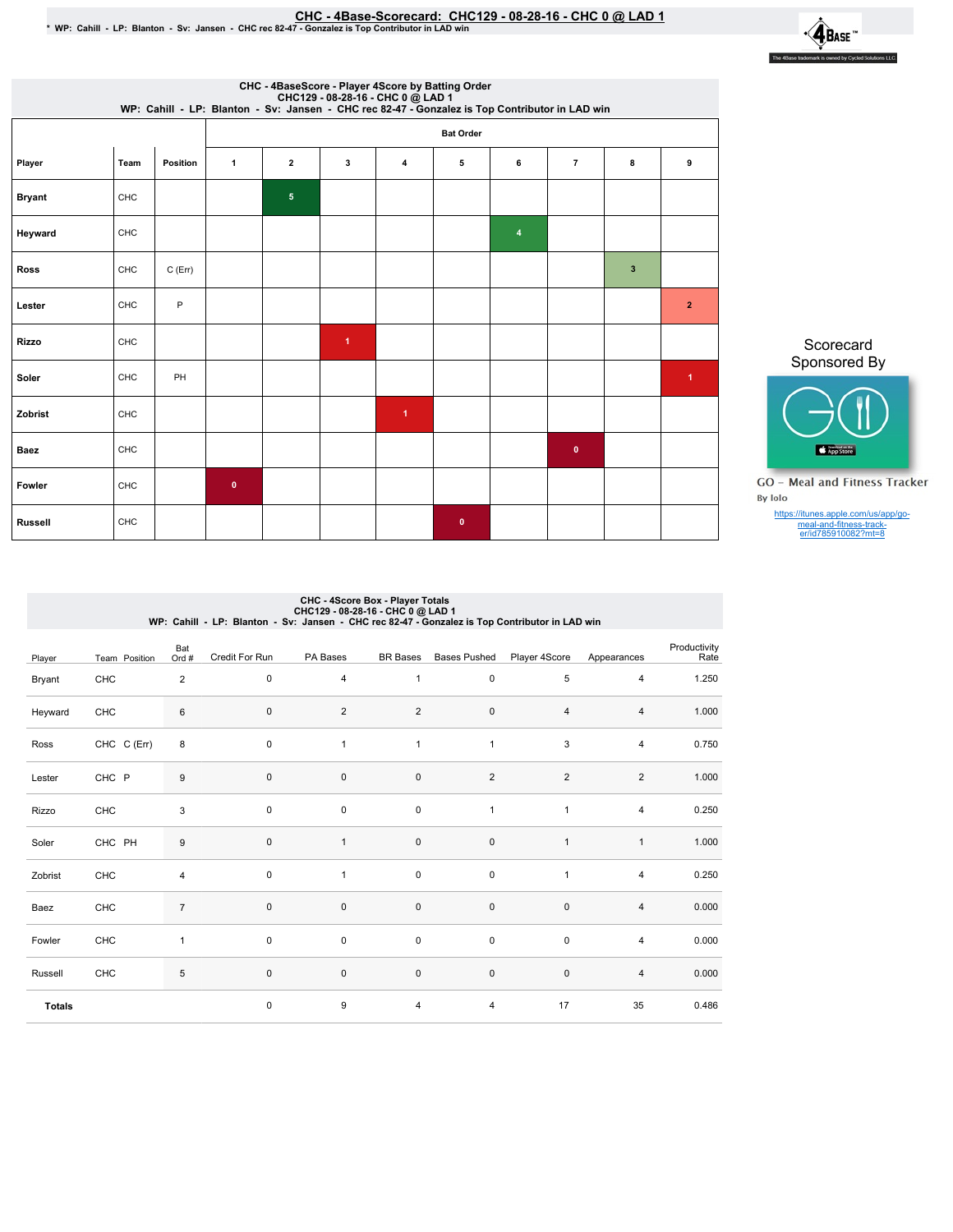$8+8$  #  $/$  \$'

| & + & %DVH6FRUH 300 NHJ 6FRUHE\%DWMQJ 2 UGHU<br>3 & DKLOD /3 %DDQMRQ 6Y - DQVHQ & +& UHF * RQJDDHJLV7RS&RQMUEXMRULQ/\$'ZLQ |         |              |  |           |  |  |  |  |  |  |  |  |  |
|----------------------------------------------------------------------------------------------------------------------------|---------|--------------|--|-----------|--|--|--|--|--|--|--|--|--|
|                                                                                                                            |         |              |  | %DW2 LGHU |  |  |  |  |  |  |  |  |  |
| 300 HU                                                                                                                     | 7HDP    | 3 RVIMRQ     |  |           |  |  |  |  |  |  |  |  |  |
| %U DOW                                                                                                                     | $8 + 8$ |              |  |           |  |  |  |  |  |  |  |  |  |
| $+HZDIG$                                                                                                                   | $8 + 8$ |              |  |           |  |  |  |  |  |  |  |  |  |
| 5 RW                                                                                                                       | $8 + 8$ | & (W)        |  |           |  |  |  |  |  |  |  |  |  |
| / HMMU                                                                                                                     | $8 + 8$ | $\mathbf{3}$ |  |           |  |  |  |  |  |  |  |  |  |
| 5 Y ] R                                                                                                                    | $8 + 8$ |              |  |           |  |  |  |  |  |  |  |  |  |
| 6ROHU                                                                                                                      | $8 + 8$ | $3+$         |  |           |  |  |  |  |  |  |  |  |  |
| $=$ REULWV                                                                                                                 | $8 + 8$ |              |  |           |  |  |  |  |  |  |  |  |  |
| $%$ DH                                                                                                                     | $8 + 8$ |              |  |           |  |  |  |  |  |  |  |  |  |
| ) RZ OHU                                                                                                                   | $8 + 8$ |              |  |           |  |  |  |  |  |  |  |  |  |
| 5 XVVHO                                                                                                                    | $8 + 8$ |              |  |           |  |  |  |  |  |  |  |  |  |

6 FRUHFDLG 6 SROVRUHG %

<u>KWOSY WACHYDSSON FRP XVDSSJR</u><br>PHDCDQGILWOHAYWOFN<br><u>HULG "PW</u>

|                 |              |             |  | & + & 6 FRUH%R[ 30D\HU7RWDOV<br>$8+8$ $8+8$ $\#$ / \$' | : 3 & DKLOD / 3 %DDQMRQ 6Y - DQVHQ & + & UHF * RQJDDHJLV 7RS&RQMLEXMRULQ / \$' ZLQ |  |                    |
|-----------------|--------------|-------------|--|--------------------------------------------------------|------------------------------------------------------------------------------------|--|--------------------|
| 30 NU           | 7HDP 3RVWLRQ | %DW<br>2 UG |  |                                                        | & UHGLV) RUSXQ 3\$%DVHV %5%DVHV %DVHV3XVKHG 300AHU 6FRUH \$SSHDUDGFHV              |  | 3 URGXFWYUW<br>5DM |
| <b>YAJI DOW</b> | $8 + 8$      |             |  |                                                        |                                                                                    |  |                    |
| $+HZDIB$        | $8 + 8$      |             |  |                                                        |                                                                                    |  |                    |
| 5 RW            | & + & & (W)  |             |  |                                                        |                                                                                    |  |                    |
| / HMMU          | $8 + 8$ 3    |             |  |                                                        |                                                                                    |  |                    |
| 5 L ] R         | $8 + 8$      |             |  |                                                        |                                                                                    |  |                    |
| 6 ROHU          | $8+8$ 3+     |             |  |                                                        |                                                                                    |  |                    |
| $=$ REULWV      | $8 + 8$      |             |  |                                                        |                                                                                    |  |                    |
| %DH             | $8 + 8$      |             |  |                                                        |                                                                                    |  |                    |
| ) RZ OHU        | $8 + 8$      |             |  |                                                        |                                                                                    |  |                    |
| 5 XVVHO         | $8 + 8$      |             |  |                                                        |                                                                                    |  |                    |
| 7RWDOV          |              |             |  |                                                        |                                                                                    |  |                    |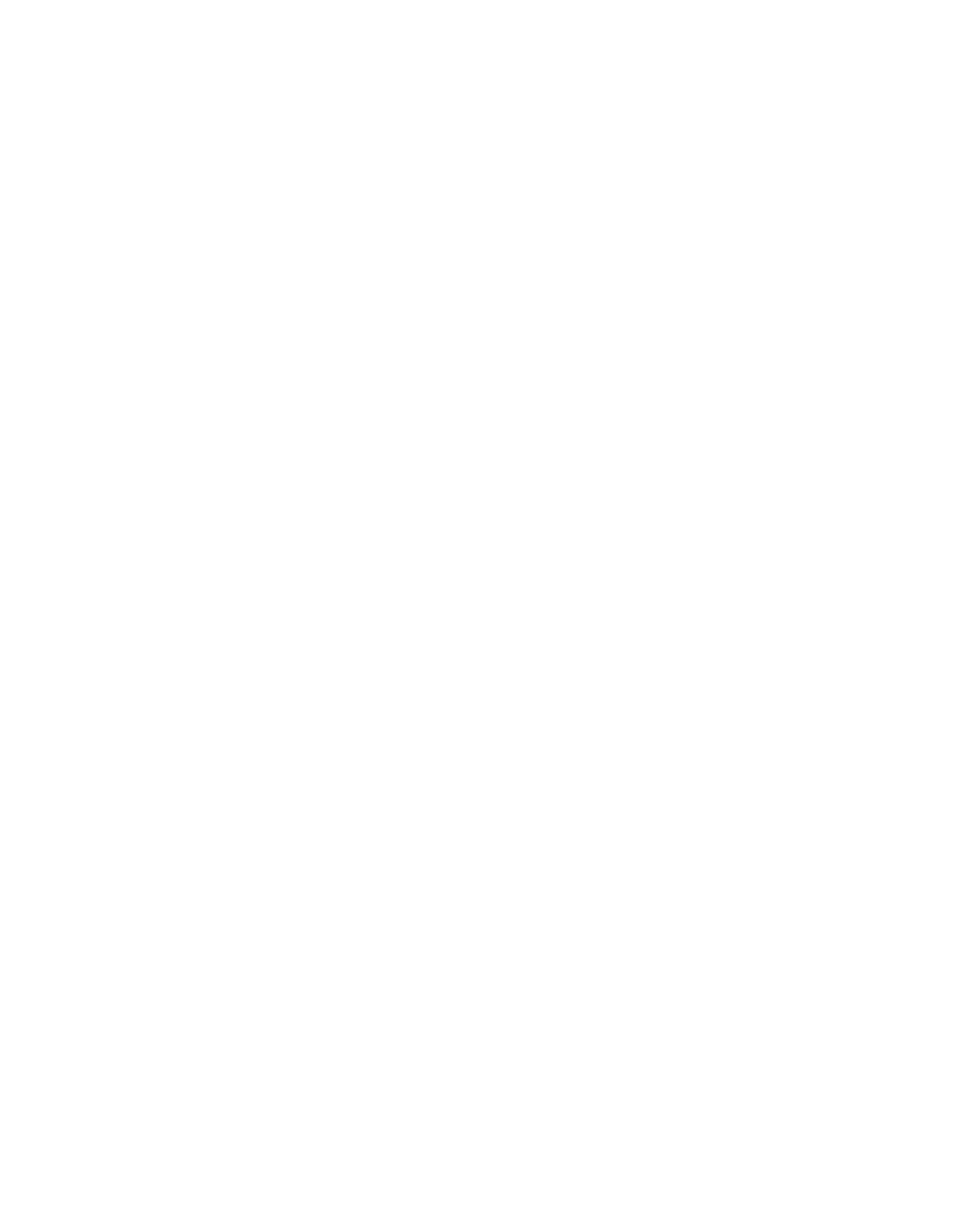| Detail by Bat Order/Player |               |                    |                           |                      |                     |                          |                     |                          |                           |  |  |  |
|----------------------------|---------------|--------------------|---------------------------|----------------------|---------------------|--------------------------|---------------------|--------------------------|---------------------------|--|--|--|
| <b>Bat Order</b>           | Player        | Inning             | Play Text                 | LOBStatus            | Credit For Run      | PA Bases                 | <b>BR</b> Bases     | <b>Bases Pushed</b>      | Player 4Score             |  |  |  |
|                            | Fowler        | $01$               | $\sf K$                   |                      | $\mathsf{O}\xspace$ | $\mathsf{O}\xspace$      | $\mathsf{O}\xspace$ | $\mathsf{O}\xspace$      | $\boldsymbol{0}$          |  |  |  |
|                            |               | $03\,$             | $\mathsf K$               |                      | $\mathbf 0$         | $\mathsf{O}\xspace$      | $\mathsf{O}\xspace$ | $\mathsf{O}\xspace$      | $\mathsf{O}$              |  |  |  |
| $\mathbf{1}$               |               | 05                 | $\bf 8$                   |                      | $\mathbf 0$         | $\mathsf{0}$             | $\mathsf 0$         | $\mathsf{O}\xspace$      | $\mathsf{O}\xspace$       |  |  |  |
|                            |               | 07                 | $\overline{\mathbf{4}}$   |                      | $\mathsf{O}\xspace$ | $\mathsf{0}$             | $\mathbf 0$         | $\mathsf{O}\xspace$      | $\mathsf{0}$              |  |  |  |
|                            |               |                    |                           | <b>Player Totals</b> | $\underline{0}$     | $\underline{0}$          | $\underline{0}$     | $\underline{0}$          | $\underline{0}$           |  |  |  |
|                            |               | $01$               | Walk                      | Left on 1st          | $\mathsf 0$         | $\mathbf{1}$             | $\mathsf 0$         | $\mathsf{O}\xspace$      | $\mathbf{1}$              |  |  |  |
|                            |               | 03                 | Κ                         |                      | $\mathsf{O}\xspace$ | $\mathsf{0}$             | $\mathsf 0$         | $\mathsf 0$              | $\mathsf{0}$              |  |  |  |
| $\overline{c}$             | <b>Bryant</b> | $06\,$             | 9.Double                  | Left on 3rd          | $\mathbf 0$         | $\overline{c}$           | $\mathbf{1}$        | $\mathsf{O}\xspace$      | $\mathsf 3$               |  |  |  |
|                            |               | ${\bf 08}$         | 8.Single                  | Left on 1st          | $\mathbb O$         | $\mathbf{1}$             | $\mathsf{O}\xspace$ | $\mathbf 0$              | $\mathbf{1}$              |  |  |  |
|                            |               |                    |                           | <b>Player Totals</b> | $\underline{0}$     | $\overline{4}$           | $\overline{1}$      | $\underline{0}$          | $\overline{5}$            |  |  |  |
|                            |               | $01$               | $\bf 8$                   |                      | $\mathbf 0$         | $\mathsf{O}\xspace$      | $\mathbf 0$         | $\mathsf{O}\xspace$      | $\mathsf{O}\xspace$       |  |  |  |
|                            |               | 04                 | $\mathsf K$               |                      | $\mathsf{O}\xspace$ | $\mathsf{O}\xspace$      | $\mathsf{O}\xspace$ | $\mathsf{O}\xspace$      | $\mathsf{O}\xspace$       |  |  |  |
| $\ensuremath{\mathsf{3}}$  | Rizzo         | $06\,$             | $4 - 3$                   |                      | $\mathbf 0$         | $\mathsf{0}$             | $\mathsf{O}\xspace$ | $\mathbf{1}$             | $\mathbf{1}$              |  |  |  |
|                            |               | ${\bf 08}$         | $\boldsymbol{9}$          |                      | $\mathbf 0$         | $\mathsf{O}\xspace$      | $\mathsf 0$         | $\mathsf 0$              | $\mathsf{O}\xspace$       |  |  |  |
|                            |               |                    |                           | <b>Player Totals</b> | $\underline{0}$     | $\underline{0}$          | $\overline{0}$      | $\underline{\mathbf{1}}$ | $\underline{1}$           |  |  |  |
|                            |               | $01$               | $\sf K$                   |                      | $\mathsf 0$         | $\mathsf{0}$             | $\mathbf 0$         | $\mathbf 0$              | $\mathsf{O}\xspace$       |  |  |  |
| $\overline{4}$             | Zobrist       | 04                 | 8                         |                      | $\,0\,$             | $\mathsf{0}$             | $\mathsf{O}\xspace$ | $\mathsf{O}\xspace$      | $\mathsf{O}\xspace$       |  |  |  |
|                            |               | $06\,$             | Walk                      | Left on 1st          | $\mathbf 0$         | $\mathbf{1}$             | $\mathsf{O}\xspace$ | $\mathsf{O}\xspace$      | $\mathbf{1}$              |  |  |  |
|                            |               | ${\bf 08}$         | $\sqrt{5}$                |                      | $\mathbf 0$         | $\mathsf{0}$             | $\mathsf 0$         | $\mathsf{O}\xspace$      | $\mathsf{0}$              |  |  |  |
|                            |               |                    |                           | <b>Player Totals</b> | $\underline{0}$     | $\underline{\mathbf{1}}$ | $\underline{0}$     | $\underline{0}$          | $\underline{\mathbf{1}}$  |  |  |  |
|                            |               | $02\,$             | $\boldsymbol{9}$          |                      | $\mathsf 0$         | $\mathsf{0}$             | $\mathsf{O}\xspace$ | $\mathsf{O}\xspace$      | $\mathsf{O}\xspace$       |  |  |  |
|                            |               | 04                 | $5-3$                     |                      | $\mathsf 0$         | $\mathsf{O}\xspace$      | $\mathsf{O}\xspace$ | $\mathbf 0$              | $\mathsf{O}\xspace$       |  |  |  |
| $\,$ 5 $\,$                | Russell       | ${\bf 06}$         | $\ensuremath{\mathsf{3}}$ |                      | $\mathsf{O}\xspace$ | $\mathsf{0}$             | $\mathsf 0$         | $\mathsf 0$              | $\mathsf{0}$              |  |  |  |
|                            |               | ${\bf 08}$         | $\,6\,$                   |                      | $\mathbf 0$         | $\mathsf{O}\xspace$      | $\mathsf 0$         | $\mathsf{O}\xspace$      | $\mathsf{O}\xspace$       |  |  |  |
|                            |               |                    |                           | <b>Player Totals</b> | $\underline{0}$     | $\underline{0}$          | $\underline{0}$     | $\underline{0}$          | $\underline{0}$           |  |  |  |
|                            | Heyward       | $02\,$             | 8.Single                  | Left on 1st          | $\mathsf{O}\xspace$ | $\mathbf{1}$             | $\mathsf 0$         | $\mathsf{O}\xspace$      | $\mathbf{1}$              |  |  |  |
|                            |               | $05\,$             | 9.Single                  | Left on 3rd          | $\mathsf{O}\xspace$ | 1                        | $\overline{c}$      | $\mathsf{O}\,\,$         | 3                         |  |  |  |
| 6                          |               | 06                 | 3                         |                      | $\mathsf{O}\xspace$ | $\mathsf{O}\xspace$      | $\mathsf{O}\xspace$ | $\mathsf{O}\xspace$      | $\mathsf{O}\xspace$       |  |  |  |
|                            |               | 09                 | $\overline{7}$            |                      | $\mathsf 0$         | $\mathsf{O}\xspace$      | $\mathsf{O}\xspace$ | $\mathsf{O}\xspace$      | $\mathsf{O}\xspace$       |  |  |  |
|                            |               |                    |                           | <b>Player Totals</b> | $\underline{0}$     | $\underline{2}$          | $\underline{2}$     | $\underline{0}$          | $\overline{4}$            |  |  |  |
|                            |               | $02\,$             | $\mathsf K$               |                      | $\mathsf{O}\xspace$ | $\mathsf{O}\xspace$      | $\mathbf 0$         | $\mathsf{O}\xspace$      | $\mathsf{O}\xspace$       |  |  |  |
|                            |               | 05                 | $\sqrt{5}$                |                      | $\mathbf 0$         | $\mathsf{O}\xspace$      | $\mathsf{O}\xspace$ | $\mathsf{O}\xspace$      | $\mathsf{O}\xspace$       |  |  |  |
| $\boldsymbol{7}$           | Baez          | $07\,$             | $\boldsymbol{9}$          |                      | $\mathsf 0$         | $\mathsf{O}\xspace$      | $\mathsf{O}\xspace$ | $\mathsf{O}\xspace$      | $\mathsf{O}\xspace$       |  |  |  |
|                            |               | 09                 | $6 - 3$                   |                      | $\mathsf{O}\xspace$ | $\mathsf{O}\xspace$      | $\mathsf{O}\xspace$ | $\mathsf{O}\xspace$      | $\mathsf{O}\xspace$       |  |  |  |
|                            |               |                    |                           | <b>Player Totals</b> | $\underline{0}$     | $\underline{0}$          | $\underline{0}$     | $\underline{0}$          | $\underline{0}$           |  |  |  |
|                            |               | $02\,$             | $\mathsf K$               |                      | $\mathsf{O}\xspace$ | $\mathsf{0}$             | $\mathsf{O}\xspace$ | $\mathsf{O}\xspace$      | $\mathsf{O}\xspace$       |  |  |  |
|                            |               | 05                 | Walk                      | Left on 2nd          | $\mathsf 0$         | $\mathbf{1}$             | $\mathbf{1}$        | $\mathbf{1}$             | $\ensuremath{\mathsf{3}}$ |  |  |  |
| 8                          | Ross          | $07\,$             | K                         |                      | $\mathbf 0$         | $\mathsf{O}\xspace$      | $\mathsf{O}\xspace$ | $\mathbf 0$              | $\mathsf{0}$              |  |  |  |
|                            |               | $09\,$             | $\mathsf K$               |                      | $\mathsf{O}\xspace$ | $\mathsf{O}\xspace$      | $\mathbf 0$         | $\mathsf{O}\xspace$      | $\mathsf{O}\xspace$       |  |  |  |
|                            |               |                    |                           | <b>Player Totals</b> | $\underline{0}$     | $\overline{1}$           | $\overline{1}$      | $\overline{1}$           | $\overline{3}$            |  |  |  |
|                            |               | 03                 | $\sf K$                   |                      | $\mathsf 0$         | $\mathsf{O}\xspace$      | $\mathsf 0$         | $\mathsf{O}$             | $\mathsf{O}\xspace$       |  |  |  |
|                            | Lester        | 05                 | 1-3-SacBunt               |                      | $\mathsf{O}\xspace$ | $\mathsf{O}\xspace$      | $\mathsf{O}\xspace$ | $\overline{2}$           | $\sqrt{2}$                |  |  |  |
| $\boldsymbol{9}$           |               |                    |                           | <b>Player Totals</b> | $\underline{0}$     | $\underline{0}$          | $\underline{0}$     | $\underline{2}$          | $\underline{2}$           |  |  |  |
|                            | Soler         | $07\,$             | Walk                      | Left on 1st          | $\mathsf 0$         | $\mathbf{1}$             | $\mathsf{O}\xspace$ | $\mathsf{O}\xspace$      | $\mathbf{1}$              |  |  |  |
|                            |               |                    |                           | <b>Player Totals</b> | $\underline{0}$     | $\underline{\mathbf{1}}$ | $\underline{0}$     | $\underline{0}$          | $\underline{\mathbf{1}}$  |  |  |  |
|                            |               | <b>Grand Total</b> |                           | $\underline{0}$      | $\underline{9}$     | $\underline{4}$          | $\underline{4}$     | 17                       |                           |  |  |  |

### <u>CHC - 4Base-Scorecard: CHC129 - 08-28-16 - CHC 0 @ LAD 1</u>

\*WP:Cahill-LP:Blanton-Sv:Jansen-CHCrec82-47-GonzalezisTopContributorinLADwin